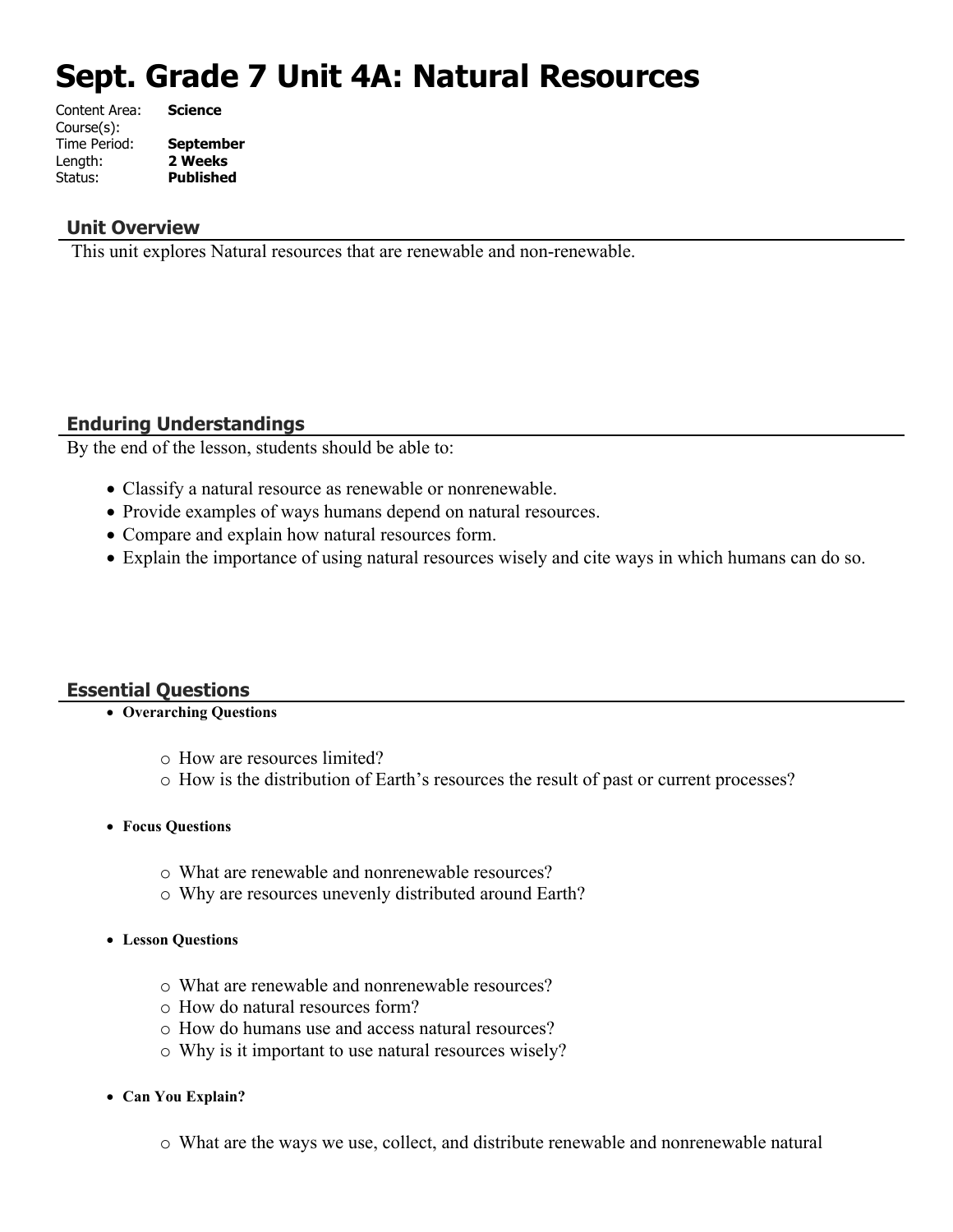## **Instructional Strategies & Learning Activities DISCOVERY TECHBOOK LESSONS:**

• [The Five E Instructional Model](https://app.discoveryeducation.com/learn/techbook/units/e82b02d7-bf5b-4915-ac4e-15a18765a628/concepts/f1286c46-3cb6-4081-8711-6a5f9b7025d1/lesson/sections/2520b843-f39a-4e69-88e5-b1f1e73fd999#49aef89f-4fb7-4cb0-90e0-208eb4d15f09)

Science Techbook follows the 5E instructional model. As you plan your lesson, the provided Model Lesson includes strategies for each of the 5Es.

• [Engage \(45–90 minutes\)](https://app.discoveryeducation.com/learn/techbook/units/e82b02d7-bf5b-4915-ac4e-15a18765a628/concepts/f1286c46-3cb6-4081-8711-6a5f9b7025d1/lesson/sections/2520b843-f39a-4e69-88e5-b1f1e73fd999#27f45ba0-a2bb-47e7-bca6-5c9fe23b5bfe)

Students are asked to consider what natural resources are and how they use them every day. Students begin to formulate ideas around the Can You Explain? (CYE) question.

• [Explore \(90 minutes\)](https://app.discoveryeducation.com/learn/techbook/units/e82b02d7-bf5b-4915-ac4e-15a18765a628/concepts/f1286c46-3cb6-4081-8711-6a5f9b7025d1/lesson/sections/2520b843-f39a-4e69-88e5-b1f1e73fd999#e32744bc-ae57-40ab-b26a-23722bcd54ab)

Students investigate questions about different types of natural resources and how natural resources form and are used and support their findings with evidence from text and media assets.

• [Explain \(45–90 minutes\)](https://app.discoveryeducation.com/learn/techbook/units/e82b02d7-bf5b-4915-ac4e-15a18765a628/concepts/f1286c46-3cb6-4081-8711-6a5f9b7025d1/lesson/sections/2520b843-f39a-4e69-88e5-b1f1e73fd999#3cd64934-3ab9-4e64-876e-63a0baaa5740)

Students construct scientific explanations to the CYE question by including evidence of how natural resources are collected, distributed, and used to support human activities.

• [Elaborate with STEM \(45–90 minutes\)](https://app.discoveryeducation.com/learn/techbook/units/e82b02d7-bf5b-4915-ac4e-15a18765a628/concepts/f1286c46-3cb6-4081-8711-6a5f9b7025d1/lesson/sections/2520b843-f39a-4e69-88e5-b1f1e73fd999#aef68a72-9e21-4f93-9fb6-d3ed49f3f4be)

Students apply their understanding of natural resources as they explore conservation of wildlife and natural resources. Students will also investigate the distribution of coal and oil and how oil is extracted.

• [Evaluate \(45–90 minutes\)](https://app.discoveryeducation.com/learn/techbook/units/e82b02d7-bf5b-4915-ac4e-15a18765a628/concepts/f1286c46-3cb6-4081-8711-6a5f9b7025d1/lesson/sections/2520b843-f39a-4e69-88e5-b1f1e73fd999#4e2df844-ebf2-4cd2-8e93-06911ea86c3c)

Students are evaluated on the state science standards, as well as Standards in ELA/Literacy and Standards in Math standards, using Board Builder and the provided concept summative assessments.

### **Integration of 21st Century Themes and Career Exploration**

Students will explore conservation of resources and wildlife careers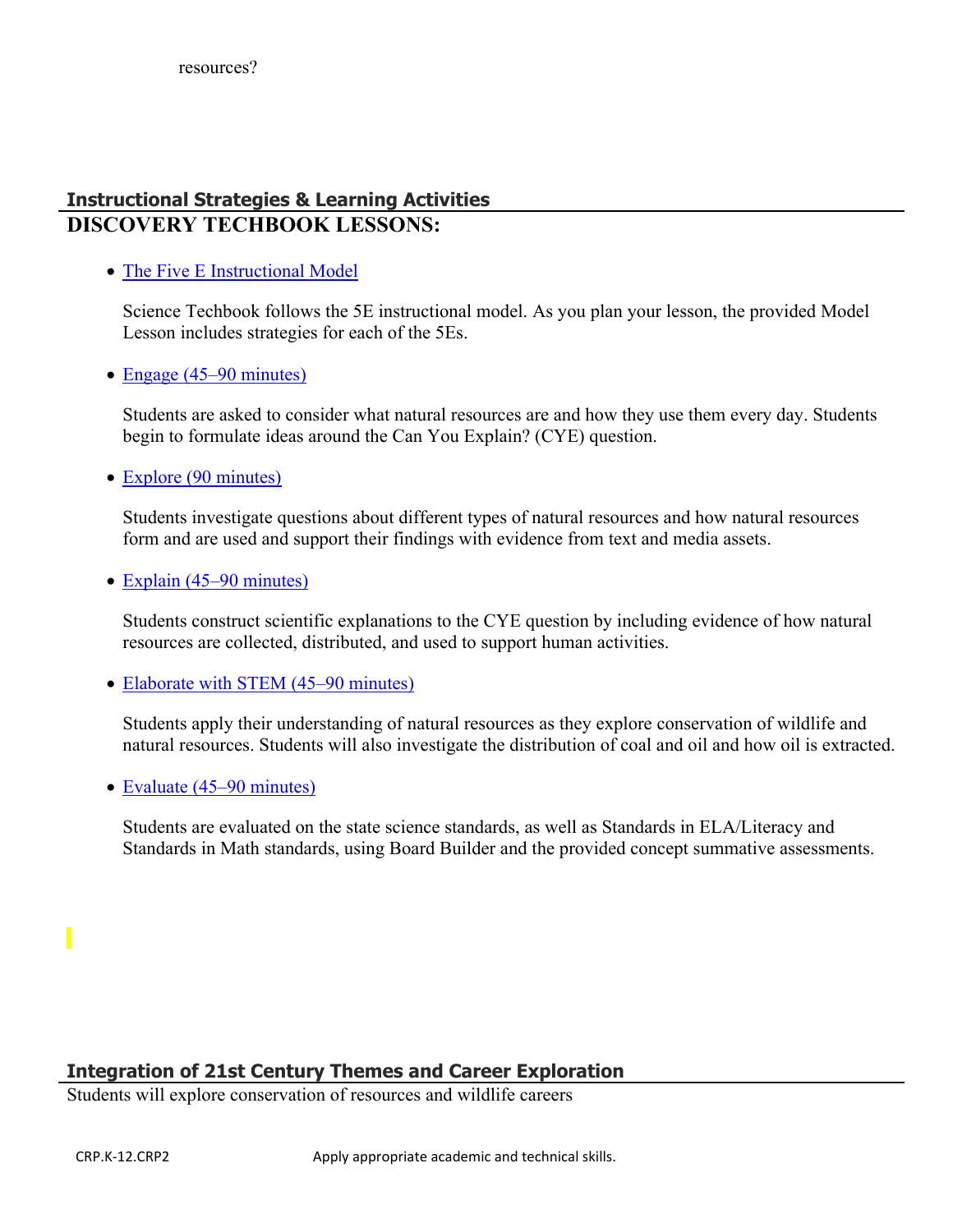| <b>CRP.K-12.CRP5</b> | Consider the environmental, social and economic impacts of decisions.                                                                                                                                                                                              |
|----------------------|--------------------------------------------------------------------------------------------------------------------------------------------------------------------------------------------------------------------------------------------------------------------|
| CRP.K-12.CRP4        | Communicate clearly and effectively and with reason.                                                                                                                                                                                                               |
|                      | An individual's strengths, lifestyle goals, choices, and interests affect employment and<br>income.                                                                                                                                                                |
| TECH.9.4.8.CT.1      | Evaluate diverse solutions proposed by a variety of individuals, organizations, and/or<br>agencies to a local or global problem, such as climate change, and use critical thinking<br>skills to predict which one(s) are likely to be effective (e.g., MS-ETS1-2). |
|                      | Gathering and evaluating knowledge and information from a variety of sources, including<br>global perspectives, fosters creativity and innovative thinking.                                                                                                        |
| CRP.K-12.CRP11       | Use technology to enhance productivity.                                                                                                                                                                                                                            |
| TECH.9.4.8.CT.2      | Develop multiple solutions to a problem and evaluate short- and long-term effects to<br>determine the most plausible option (e.g., MS-ETS1-4, 6.1.8.CivicsDP.1).                                                                                                   |
|                      | Multiple solutions often exist to solve a problem.                                                                                                                                                                                                                 |
| TECH.9.4.2.CT.1      | Gather information about an issue, such as climate change, and collaboratively brainstorm<br>ways to solve the problem (e.g., K-2-ETS1-1, 6.3.2.GeoGI.2).                                                                                                          |
| CRP.K-12.CRP9        | Model integrity, ethical leadership and effective management.                                                                                                                                                                                                      |
| TECH.9.4.2.Cl.1      | Demonstrate openness to new ideas and perspectives (e.g., 1.1.2.CR1a, 2.1.2.EH.1,<br>6.1.2. Civics CM. 2).                                                                                                                                                         |
| TECH.9.4.2.CT.2      | Identify possible approaches and resources to execute a plan (e.g., 1.2.2.CR1b, 8.2.2.ED.3).                                                                                                                                                                       |
| CAEP.9.2.8.B.4       | Evaluate how traditional and nontraditional careers have evolved regionally, nationally,<br>and globally.                                                                                                                                                          |
| CRP.K-12.CRP8        | Utilize critical thinking to make sense of problems and persevere in solving them.                                                                                                                                                                                 |
| TECH.9.4.8.CT.3      | Compare past problem-solving solutions to local, national, or global issues and analyze the<br>factors that led to a positive or negative outcome.                                                                                                                 |
| TECH.9.4.2.Cl.2      | Demonstrate originality and inventiveness in work (e.g., 1.3A.2CR1a).                                                                                                                                                                                              |
| CRP.K-12.CRP7        | Employ valid and reliable research strategies.                                                                                                                                                                                                                     |
| TECH.9.4.8.IML.1     | Critically curate multiple resources to assess the credibility of sources when searching for<br>information.                                                                                                                                                       |
| TECH.9.4.2.CT.3      | Use a variety of types of thinking to solve problems (e.g., inductive, deductive).                                                                                                                                                                                 |
| TECH.9.4.8.IML.5     | Analyze and interpret local or public data sets to summarize and effectively communicate<br>the data.                                                                                                                                                              |
| TECH.9.4.8.IML.3     | Create a digital visualization that effectively communicates a data set using formatting<br>techniques such as form, position, size, color, movement, and spatial grouping (e.g.,<br>6.SP.B.4, 7.SP.B.8b).                                                         |
| TECH.9.4.8.IML.4     | Ask insightful questions to organize different types of data and create meaningful<br>visualizations.                                                                                                                                                              |
|                      | Digital tools and media resources provide access to vast stores of information that can be<br>searched.                                                                                                                                                            |
| <b>CRP.K-12.CRP1</b> | Act as a responsible and contributing citizen and employee.                                                                                                                                                                                                        |
| CRP.K-12.CRP6        | Demonstrate creativity and innovation.                                                                                                                                                                                                                             |
| CRP.K-12.CRP10       | Plan education and career paths aligned to personal goals.                                                                                                                                                                                                         |
| CRP.K-12.CRP12       | Work productively in teams while using cultural global competence.                                                                                                                                                                                                 |
| CAEP.9.2.8.B.1       | Research careers within the 16 Career Clusters ® and determine attributes of career<br>success.                                                                                                                                                                    |
| CRP.K-12.CRP3        | Attend to personal health and financial well-being.                                                                                                                                                                                                                |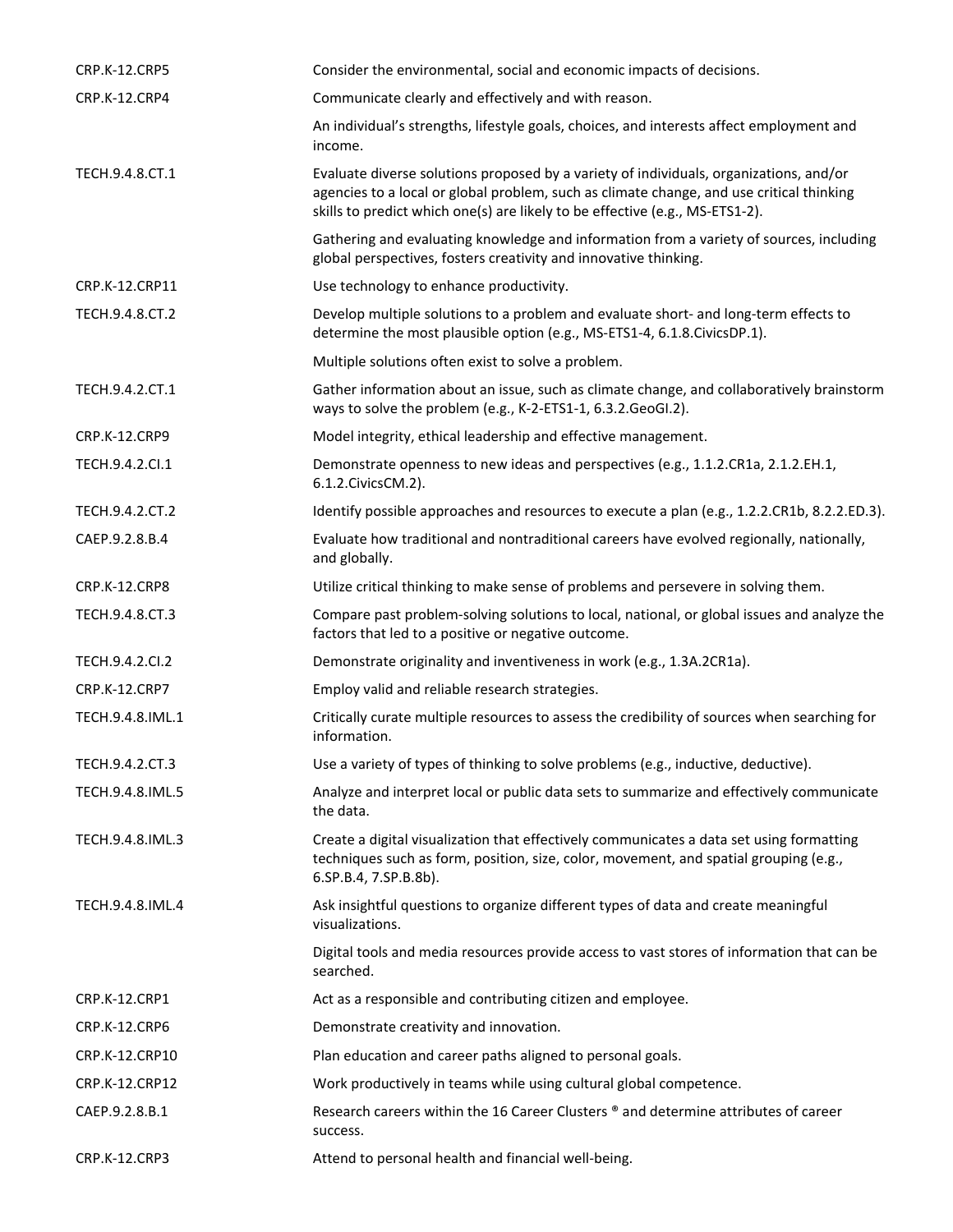### **Technolgy and Design Integration**

Technology is fully integrated using Discovery Techbook.

# **Interdisciplinary Connections**

| LA.WHST.6-8.1 | Write arguments focused on discipline-specific content.                                                                                                                                                                                                                                              |
|---------------|------------------------------------------------------------------------------------------------------------------------------------------------------------------------------------------------------------------------------------------------------------------------------------------------------|
| LA.WHST.6-8.7 | Conduct short research projects to answer a question (including a self-generated<br>question), drawing on several sources and generating additional related, focused<br>questions that allow for multiple avenues of exploration.                                                                    |
| LA.WHST.6-8.8 | Gather relevant information from multiple print and digital sources, using search terms<br>effectively; assess the credibility and accuracy of each source; and quote or paraphrase<br>the data and conclusions of others while avoiding plagiarism and following a standard<br>format for citation. |
| LA.WHST.6-8.9 | Draw evidence from informational texts to support analysis, reflection, and research.                                                                                                                                                                                                                |
| LA.WHST.6-8.2 | Write informative/explanatory texts, including the narration of historical events, scientific<br>procedures/experiments, or technical processes.                                                                                                                                                     |
| LA.RST.6-8.1  | Cite specific textual evidence to support analysis of science and technical texts.                                                                                                                                                                                                                   |
| LA.RST.6-8.2  | Determine the central ideas or conclusions of a text; provide an accurate summary of the<br>text distinct from prior knowledge or opinions.                                                                                                                                                          |
| LA.RST.6-8.3  | Follow precisely a multistep procedure when carrying out experiments, taking<br>measurements, or performing technical tasks.                                                                                                                                                                         |
| LA.RST.6-8.4  | Determine the meaning of symbols, key terms, and other domain-specific words and<br>phrases as they are used in a specific scientific or technical context relevant to grades 6-8<br>texts and topics.                                                                                               |
| LA.RST.6-8.5  | Analyze the structure an author uses to organize a text, including how the major sections<br>contribute to the whole and to an understanding of the topic.                                                                                                                                           |
| LA.RST.6-8.6  | Analyze the author's purpose in providing an explanation, describing a procedure, or<br>discussing an experiment in a text.                                                                                                                                                                          |
| MA.7.EE.B     | Solve real-life and mathematical problems using numerical and algebraic expressions and<br>equations.                                                                                                                                                                                                |
| LA.RST.6-8.7  | Integrate quantitative or technical information expressed in words in a text with a version<br>of that information expressed visually (e.g., in a flowchart, diagram, model, graph, or<br>table).                                                                                                    |
| LA.RST.6-8.8  | Distinguish among facts, reasoned judgment based on research findings, and speculation<br>in a text.                                                                                                                                                                                                 |
| LA.RST.6-8.9  | Compare and contrast the information gained from experiments, simulations, video, or<br>multimedia sources with that gained from reading a text on the same topic.                                                                                                                                   |
| LA.WHST.6-8.4 | Produce clear and coherent writing in which the development, organization, voice, and<br>style are appropriate to task, purpose, and audience.                                                                                                                                                       |
| LA.RST.6-8.10 | By the end of grade 8, read and comprehend science/technical texts in the grades 6-8 text<br>complexity band independently and proficiently.                                                                                                                                                         |
| LA.WHST.6-8.5 | With some guidance and support from peers and adults, develop and strengthen writing                                                                                                                                                                                                                 |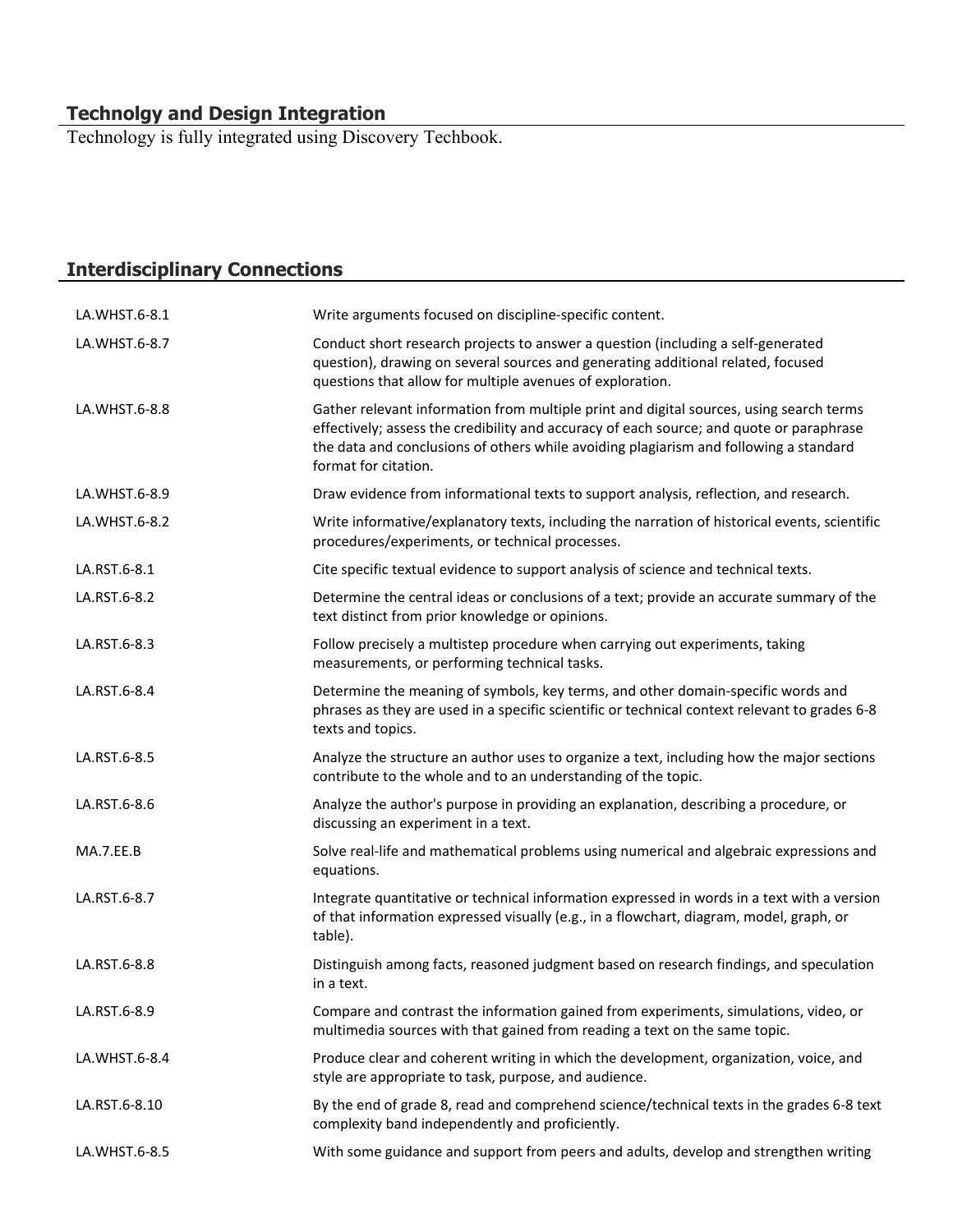as needed by planning, revising, editing, rewriting, or trying a new approach, focusing on how well purpose and audience have been addressed.

LA.WHST.6-8.6 Use technology, including the Internet, to produce and publish writing and present the relationships between information and ideas clearly and efficiently.

### **Differentiation**

### **See differentiation suggestions in the above lessons.**

### [Struggling Students](https://app.discoveryeducation.com/player/view/assetGuid/4995767F-D634-40C6-B25B-BDEA06E14F90) [ELL](https://app.discoveryeducation.com/player/view/assetGuid/D727DF69-B79B-4A92-AA1F-CE23C74D98D9) Accelerated Students

- 1. Have students make a list of all of the natural resources they use in a given day. Then, have them categorize the resources as renewable or nonrenewable.
- 2. Provide samples of igneous, metamorphic, and sedimentary rocks, and ask students to explain how sedimentary rock can contain carbonbased resources.
- 1. Help students better understand the terms *renewable* and *nonrenewa ble*by breaking them down into their component parts. Use this opportunity to discuss the use of prefixes that denote opposites (for example, *non-, un-, a-, in-*). 2. Provide a list of resources found
- in your students' native countries. This will allow them to integrate their prior knowledge and experience and make cultural connections to the lesson material.

- 1. Encourage students to add questions of their own about natural resources to the set of Lesson Questions. Remind students to try to answer these questions as they explore throughout the lesson.
- 2. Have students consider renewable living resources such as trees and animals. Is there a situation in which a living resource might be considered nonrenewable?
- 3. Have students conduct additional research on the distribution of natural resources in the United States or globally. Students can look for general resource maps, or they can focus on a single resource or a single country or region of the world.

[Differentiation in science](http://www.brighthubeducation.com/teaching-gifted-students/65181-differentiation-techniques-and-activities-in-the-classroom-for-gifted-students/) can be accomplished in several ways. Once you have given a pre-test to students, you know what information has already been mastered and what they still need to work on. Next, you design activities, discussions, lectures, and so on to teach information to students. The best way is to have two or three groups of students divided by ability level.

While you are instructing one group, the other groups are working on activities to further their knowledge of the concepts. For example, while you are helping one group learn the planet names in order, another group is researching climate, size, and distance from the moon of each planet. Then the groups switch, and you instruct the second group on another objective from the space unit. The first group practices writing the order of the planets and drawing a diagram of them.

Here are some ideas for the classroom when you are using differentiation in science:

 Create a tic-tac-toe board that lists different activities at different ability levels. When students aren't involved in direct instruction with you, they can work on activities from their tic-tac-toe board. These boards have nine squares, like a tic-tac-toe board; and each square lists an activity that corresponds with the science unit. For example, one solar system activity for advanced science students might be to create a power point presentation about eclipses. For beginning students, an activity might be to make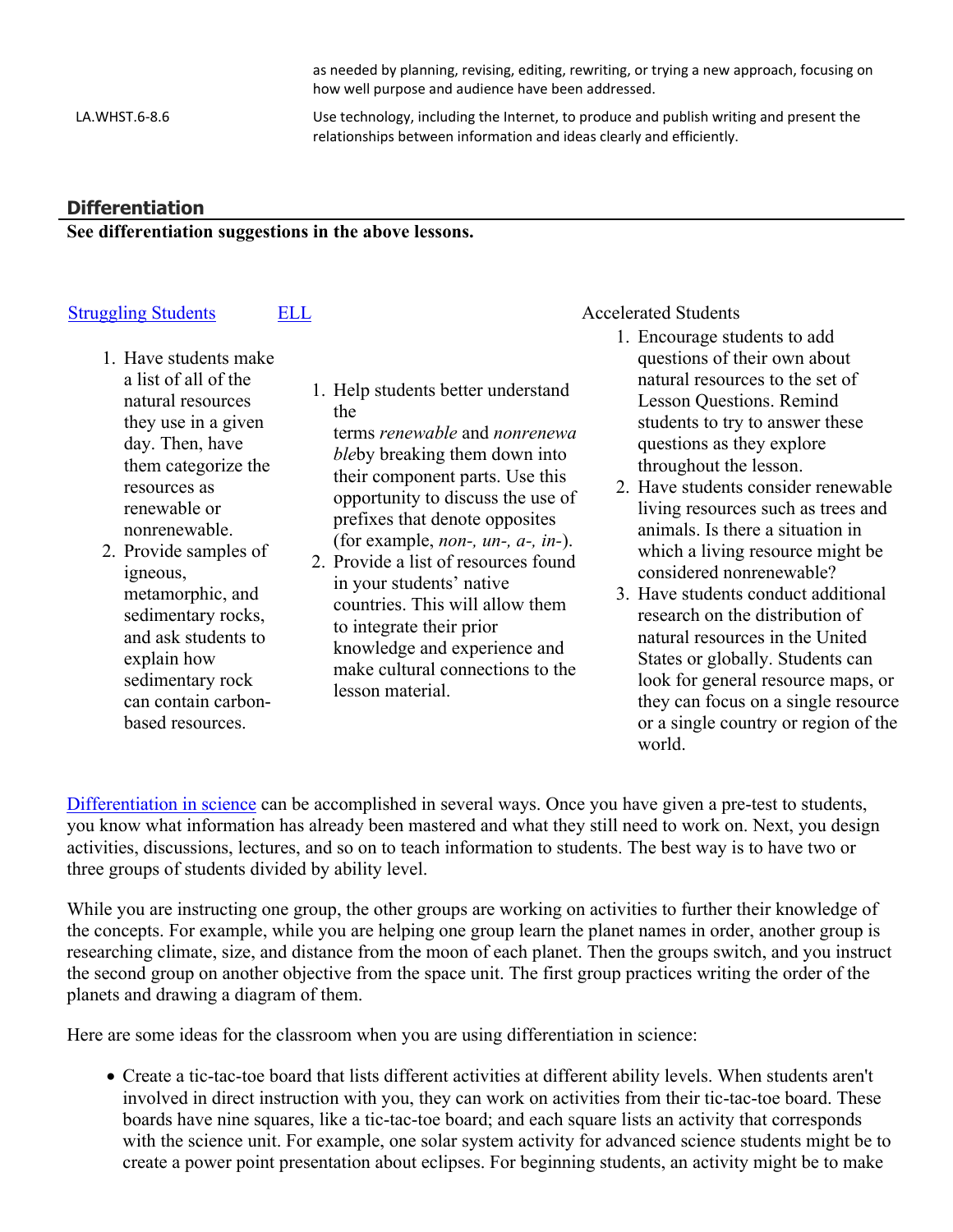a poster for one of the planets and include important data such as size, order from the sun, whether it has moons, and so on.

- Find websites on the current science unit that students can explore on their own.
- Allow students to work in small groups to create a project throughout the entire unit. For example, one group might create a solar system model to scale. Another group might write a play about the solar system. This is an activity these groups can work on while they are not working directly with you.

Differentiation in science gets students excited to learn because it challenges them to expand their knowledge and skills, instead of teaching the whole group concepts they have already mastered.

### **Modifications & Accommodations**

Refer to QSAC EXCEL SMALL SPED ACCOMMOCATIONS spreadsheet in this discipline.

### **Modifications and Accommodations used in this unit:**

In addition to differentiated instruction, IEP's and 504 accommocations will be utilized.

### **Benchmark Assessments**

**Benchmark Assessments** are given periodically (e.g., at the end of every quarter or as frequently as once per month) throughout a school year to establish baseline achievement data and measure progress toward a standard or set of academic standards and goals.

### **Schoolwide Benchmark assessments:**

Aimsweb benchmarks 3X a year

Linkit Benchmarks 3X a year

### **Additional Benchmarks used in this unit:**

### **Science Benchmarks are given in Dec. and June.**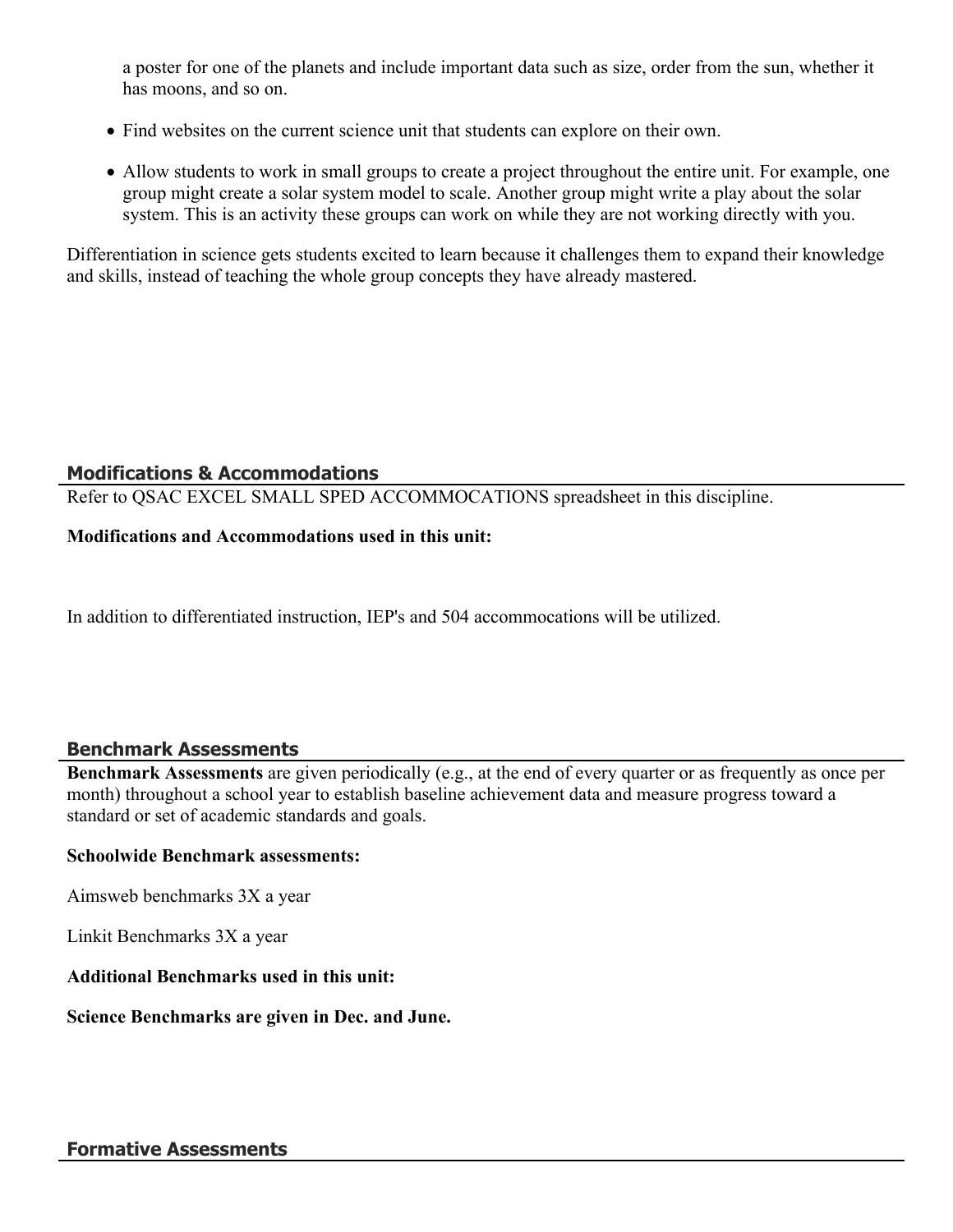Assessment allows both instructor and student to monitor progress towards achieving learning objectives, and can be approached in a variety of ways. **Formative assessment** refers to tools that identify misconceptions, struggles, and learning gaps along the way and assess how to close those gaps. It includes effective tools for helping to shape learning, and can even bolster students' abilities to take ownership of their learning when they understand that the goal is to improve learning, not apply final marks (Trumbull and Lash, 2013). It can include students assessing themselves, peers, or even the instructor, through writing, quizzes, conversation, and more. In short, formative assessment occurs throughout a class or course, and seeks to improve student achievement of learning objectives through approaches that can support specific student needs (Theal and Franklin, 2010, p. 151).

### **Formative Assessments used in this unit:**

See assessments located in the unit link above

### **Summative Assessments**

**Summative assessments** evaluate student learning, knowledge, proficiency, or success at the conclusion of an instructional period, like a unit, course, or program. Summative assessments are almost always formally graded and often heavily weighted (though they do not need to be). Summative assessment can be used to great effect in conjunction and alignment with formative assessment, and instructors can consider a variety of ways to combine these approaches.

### **Summative assessments for this unit:**

See assessments located in the unit link above

### **Instructional Materials**

See materials located in Unit above.

Discovery Techbook

Teacher made materials

Additonal labs available through NJCTL on line curriculum